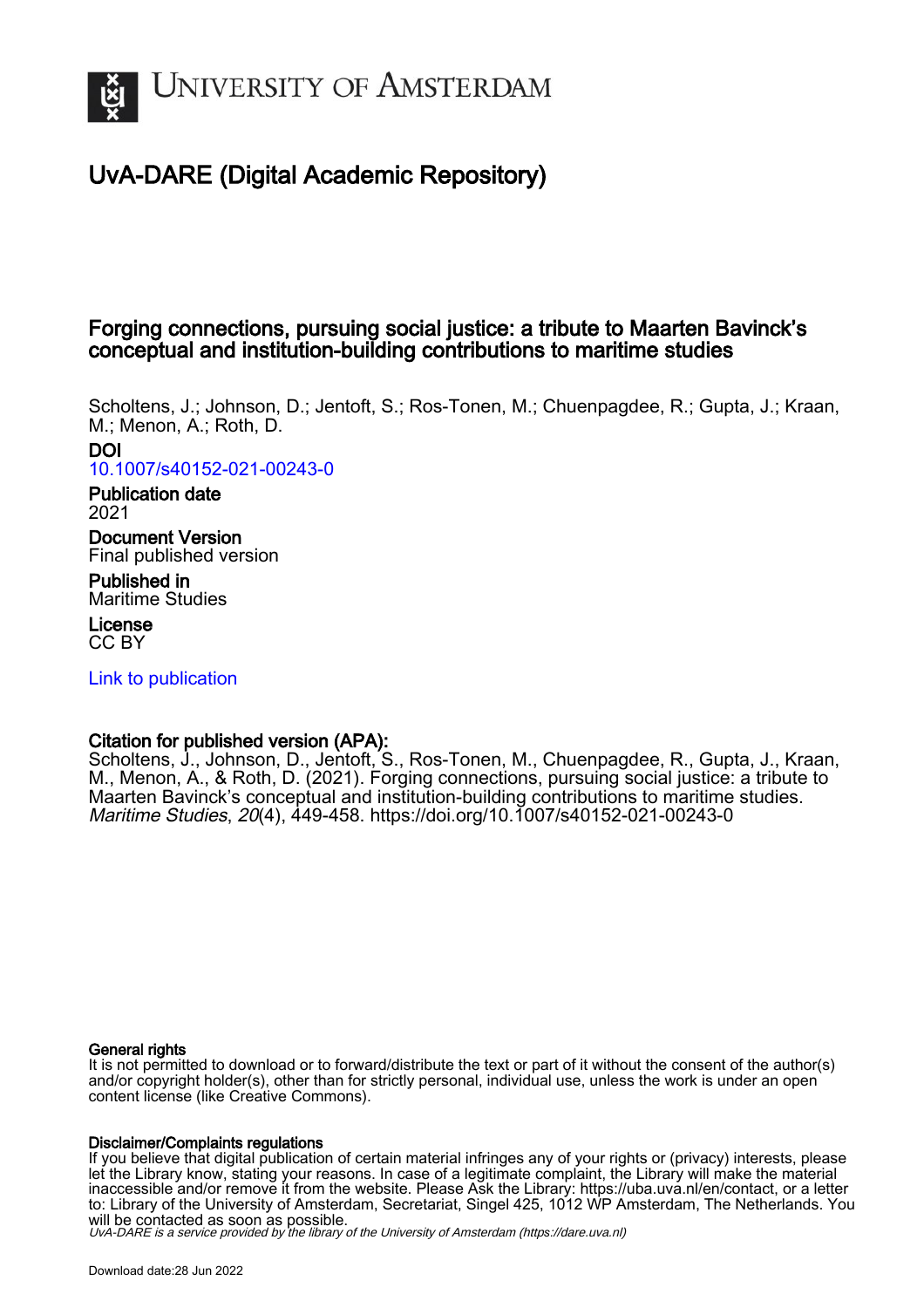#### **VIEWPOINT**



## **Forging connections, pursuing social justice: a tribute to Maarten Bavinck's conceptual and institution‑building contributions to maritime studies**

**Joeri Scholtens1  [·](http://orcid.org/0000-0003-2293-5221) Derek Johnson2  [·](http://orcid.org/0000-0001-9020-424X) Svein Jentoft3 · Mirjam Ros‑Tonen1  [·](http://orcid.org/0000-0002-6606-7430) Ratana Chuenpagdee4 · Joyeeta Gupta<sup>1</sup><sup></sup> • Marloes Kraan<sup>[5](http://orcid.org/0000-0002-3703-5245)</sup><sup>•</sup>• Ajit Menon<sup>6</sup><sup>•</sup> • Dik Roth<sup>5</sup><sup>•</sup>** 

Received: 14 December 2020 / Accepted: 12 September 2021 / Published online: 30 September 2021 © The Author(s) 2021

#### **Abstract**

This paper is written in recognition of the contributions that Maarten Bavinck has made to the feld of maritime studies and for the inspiration that he has been for many. It is hard to separate Maarten's academic and institution-building contributions from his personal qualities, particularly his interest in human relationships. Maarten's aptitude for building bridges between people, ideas, and institutions has allowed him to connect people in larger knowledge generation and action projects and forge new conceptual bridges. In addition to refecting shortly on Maarten's key role in establishing the Centre for Maritime Research (MARE) as a institutional anchor in maritime studies, this paper reviews on some of his important and original contributions to four academic domains: legal pluralism, interactive governance, the study of fsheries conficts, and the environment-development interface. Common threads across these domains include his long-term commitment to meticulous feldwork in South Asia that grounds his work so frmly, his focus on achieving a more socially just use of marine and coastal resources, and his pragmatic approach that has led to original connections across distinct conceptual and institutional felds.

**Keywords** Maarten Bavinck · Legal pluralism · Interactive governance · Fisheries conficts

### **Introduction**

Maarten Bavinck is a maritime anthropologist, a human geographer, an international development scholar, and a community builder—all in one. We write this paper on the occasion of his retirement from the University of Amsterdam, aiming to review and refect on his academic and

 $\boxtimes$  Joeri Scholtens J.scholtens@uva.nl

> Derek Johnson Derek.Johnson@umanitoba.ca

Svein Jentoft Svein.jentoft@uit.no

Mirjam Ros-Tonen M.A.F.Ros-Tonen@uva.nl

Ratana Chuenpagdee Ratanac@mun.ca

Joyeeta Gupta J.Gupta@uva.nl

Marloes Kraan Marloes.kraan@wur.nl institution-building contributions to the feld of maritime studies. Maarten's infuence on the feld of maritime studies has stemmed from the empirical rigour of his research and the entrepreneurial spirit he has shown in forging connections across cultural, institutional, and disciplinary divides. His ability to recognise and seize opportunities and his trust in people have allowed him to build unlikely but productive

Ajit Menon Ajit1112@gmail.com Dik Roth Dik.roth@wur.nl

- <sup>1</sup> University of Amsterdam, Amsterdam, The Netherlands
- <sup>2</sup> University of Manitoba, Winnipeg, Canada
- <sup>3</sup> Arctic University of Norway, Tromso, Norway
- <sup>4</sup> Memorial University, St. John, Canada
- <sup>5</sup> Wageningen University and Research, Wageningen, The Netherlands
- <sup>6</sup> Madras Institute for Development Studies, Chennai, India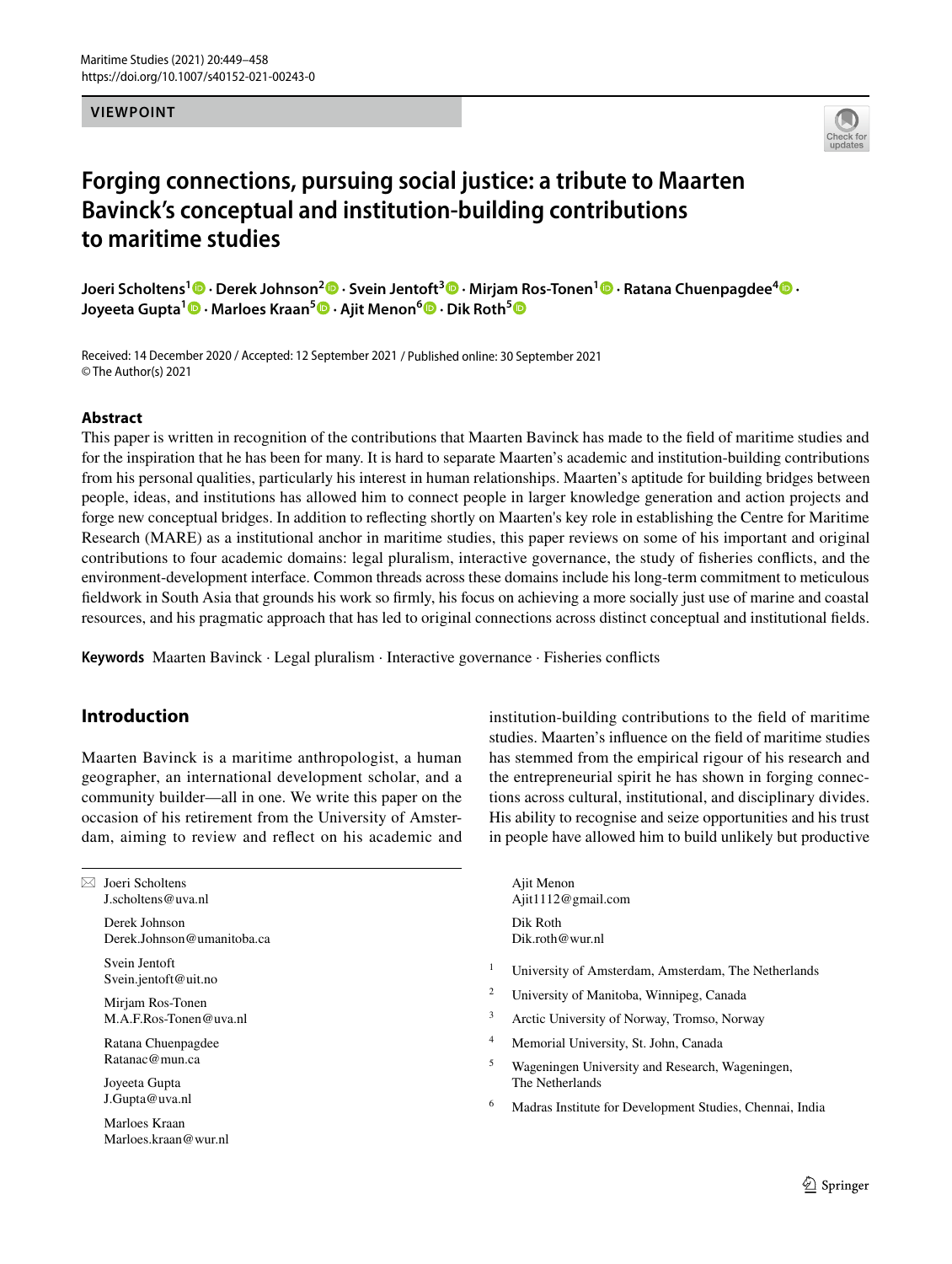conceptual and institutional bridges. Maarten has also inspired many to get involved in maritime studies, including the dozens of undergraduate and graduate students he has taken to the feld so as to expose them to the vagaries of fsheries.

The primary focus of Maarten's academic life has been to make sense of fsheries in South Asia, with attention particularly to the achievement of a more socially just access to resources at sea. Maarten's academic focus has been on fisheries governance and how institutions develop over time, with an abiding concern for fshers and coastal communities. This orientation has deeply infuenced his perspective on other topics and sectors as well. While Maarten's academic life has been relatively short—he published his frst journal article in 1996 at age 40—he has been prolifc since then, and his work has had a remarkable impact. His research outputs include two monographs, six edited book volumes, eight special issues, and approximately 100 academic papers, in addition to a wealth of popular scientifc contributions. However, evaluating Maarten's achievement by looking at his academic writings alone would misrepresent his contribution to maritime studies.

Maarten was one of the founders of the Centre for Maritime Research (MARE) and the driving force behind two decades of "People and the Sea" conferences that have taken place biennially in Amsterdam since 2001. These MARE conferences have become an institutional anchor for the feld of maritime studies, a place where social scientists from around the world who work on the intimate relationship between people and their maritime environments feel at home. Maarten's ability to build relationships and his drive to bring people and ideas together have contributed to the success of these conferences and created a vibrant space to foster connections between maritime researchers to address academic and applied problems. MARE had matured in a fertile milieu that had established Amsterdam as a key site for maritime social studies in the preceding years. For example, in 1988, Jojada Verrips and Rob van Ginkel initiated the journal *Maritime Anthropological Studies (MAST),* bringing high-quality marine social science work to the University of Amsterdam. After MAST had been 'dormant' between 1993 and 2002, Maarten was one of the drivers behind the rejuvenation of the journal *Maritime Studies*, and has been one of the editors ever since. He thus managed to build MARE on these early foundations to eventually leave a distinct stamp on maritime studies.

Maarten's academic trajectories and achievements intimately connect to his life path and personality. Maarten's father, a Methodist missionary and human rights advocate in Sri Lanka, deeply infuenced his attachment to the South Asian region. In his childhood and youth, Maarten attended school in the South Indian hill station of Kodaikanal. These early infuences and experiences meant that South Asia for Maarten is as much home as The Netherlands. Maarten's knowledge of the Tamil language from these early years and his knowledge of South Indian and Sri Lankan cultural contexts have allowed him to communicate and connect with the lives of the less privileged in Tamil Nadu and northern Sri Lanka. This personal history has provided him also with the background to build cross-cultural relations with remarkable sincerity and ease. His frst book (Bavinck [1984\)](#page-9-0), arising out of his Master's research, refects this early formation and related cultural and ethical commitment to the struggle of fshers in the village of Thalayadi on Sri Lanka's northern coast. The fact that 35 years later, he continues to write about the struggles faced by fshers in Thalayadi (Bavinck [2015](#page-9-1)) and across the world (e.g. Bavinck et al. [2018](#page-9-2)) is telling of the consistency, focus, and perseverance that have underpinned his academic endeavours.

This paper reviews Maarten's academic work across four themes: legal pluralism, interactive governance, fsheries conficts, and the environment-development interface. It subsequently draws out the connections between these areas and highlights the cross-cutting issues that mark his contributions to the feld of maritime studies. While this paper is in no way an effort to exhaustively review Maarten's work or defnitively summarise his research approaches, we endeavour to capture some of the major threads in his career and key contributions as a marine social scientist.

#### **Thematic reviews**

#### **Legal pluralism**

Maarten's work on fisheries and coastal communities, mainly focusing on South Asia, has contributed signifcantly to research on and analysis of fsheries conficts and governance from a legal pluralism perspective. As Maarten does, we follow Vanderlinden's defnition of legal pluralism as "diferent legal mechanisms applicable to identical situations" ([1972:](#page-10-0) 20). Given how the concept is used and linked to wider theoretical perspectives on law, politics, governance, and the conficts involved, legal pluralism has proven to be a relevant and analytically powerful conceptual lens for studying resource-related issues. In his early research on fsheries conficts in Tamil Nadu, Maarten analysed the interactions, tensions, and conficts in and between state agencies, the trawling sector, and artisanal fshing communities (Bavinck [1998a,](#page-9-3) [b](#page-9-4)). In later work, he increasingly used a more explicitly "systemic" defnition of legal pluralism (e.g. Bavinck and Gupta [2014b\)](#page-9-5). Combining his growing interest in governance with this systemic focus on legal pluralism, his later work also involved a search for typologies of the interactions of legal systems. The aim was to understand what is happening in an ideal–typical manner and help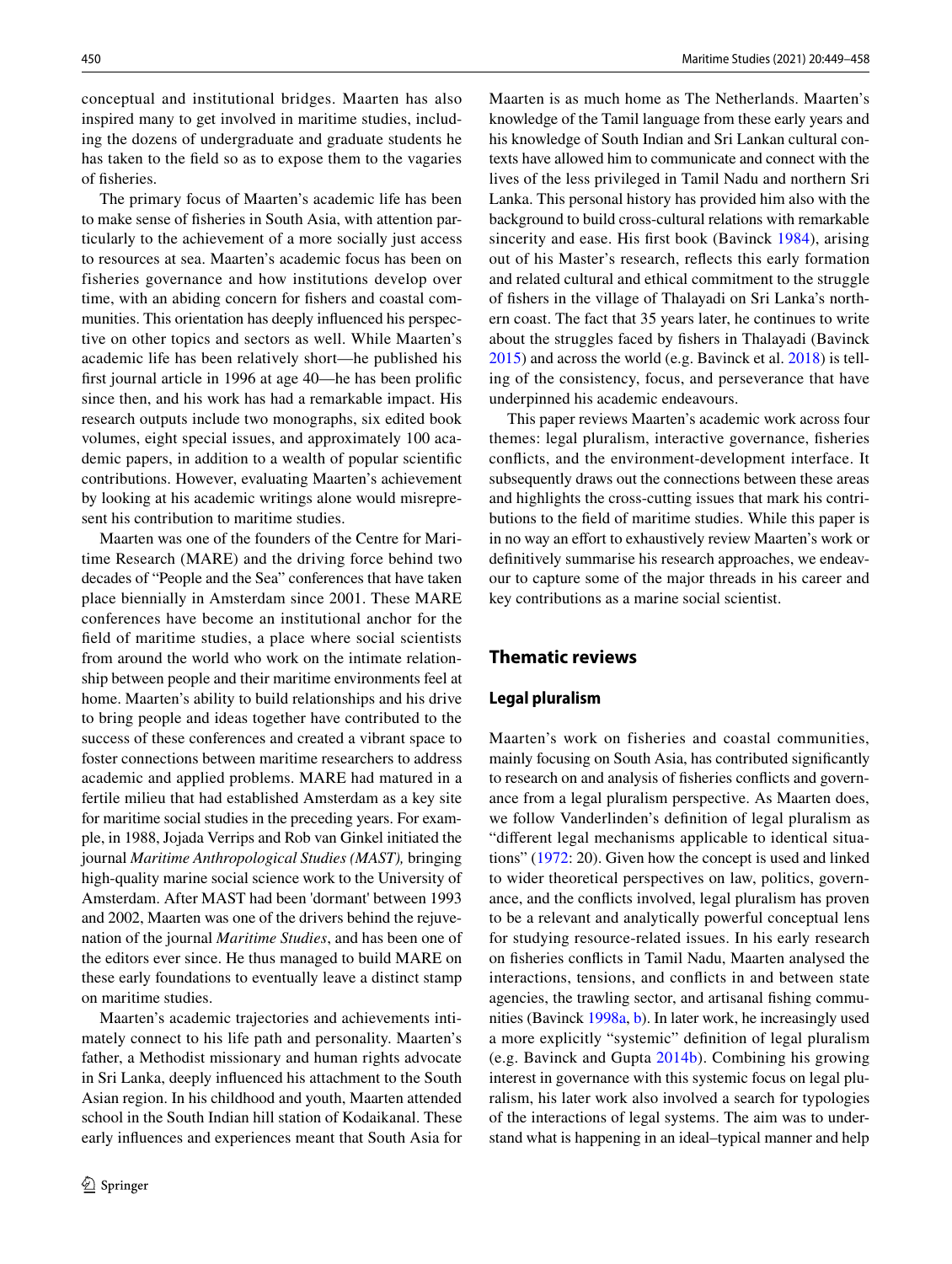devise solutions to address possible fshery-related conficts (Jentoft et al. [2009;](#page-10-1) Bavinck et al. [2013a,](#page-9-6) [b;](#page-9-7) Bavinck and Gupta [2014b](#page-9-5); Gupta and Bavinck [2014\)](#page-9-8). His typology inspired many PhD candidates to try making sense of the complexity they witnessed in the feld. They used it particularly to identify the key points of convergence and confict in multi-level governance processes in and beyond marine settings, such as water and sanitation, groundwater, drought and flood, and transboundary water.

Through his engagement with legal pluralism, Maarten has contributed substantively to the study of fsheries management and governance. Broadly construed, his work addresses the management of fsheries as a development problem, with an underlying normative commitment to mechanisms that foster collaboration and collective action. His feldwork, especially in India, centre-staged the importance of moral principles, norms and rules in fsheries, their partially overlapping, contrasting or mutually supportive character, and the degree of their institutionalisation into discrete "systems". This mainly came down to the oftenproblematic relationship between the customary domain of fsherfolk and the formal, statutory domain represented by state authorities and agencies at multiple levels. He analysed the relationship as one of cultural distance, fear of confict and violence, and abstention from intervention unless absolutely needed. "State law ends where fshermen law begins, and where fshermen law is efective, the state sees little reason to become involved" (Bavinck [1998b:](#page-9-4)165). These research experiences and insights paved the way for further exploration of these interactions between legal systems. In his earlier research, he explicitly linked insights from legal pluralism to commons theory. He showed that ideas about common-pool resources and common property bear a clear connection to the realm of informal law in legal pluralism (Bavinck [1998a](#page-9-3)). In his later work, he stressed how, over time, the state has become an increasingly dominant player in managing, or interfering in, fsheries by mediating or aggravating conficts.

Another major theoretical connection that he has addressed in his more recent work is the relationship between legal pluralism and the broader theoretical domain of governance. This has enabled him to develop a fuller theoretical perspective on the often problematic interactions between legal systems. This focus on governance has been compatible with the underlying normative and developmentoriented focus of his work. This linkage between legal pluralism and interactive governance was not explicit in his frst and largest work on interactive governance in fsheries (Kooiman et al. [2005\)](#page-10-2) but has become prominent in more recent publications (Bavinck and Kooiman [2013](#page-9-9); Bavinck et al. [2014a;](#page-9-10) Jentoft and Bavinck [2014\)](#page-9-11).

Maarten has used his legal pluralism framework to inform his work on institutional interactions in fsheries. His fndings have shown the vitality and diversity of rule-making over time, as his recent research on ring seining shows (Bavinck [2020a](#page-9-12), [b\)](#page-9-13). The theoretical and analytical quality of his work is founded on his in-depth knowledge of the region and conscientious ethnographic research. Maarten's use, analysis, and expansion of legal pluralism have gone beyond assessing the details of stakeholder conficts to also show how conficts could be resolved politically and institutionally in governance settings.

#### **Interactive governance**

For many years, Maarten worked closely with Professor Jan Kooiman of Rotterdam's Erasmus University. Their common concern was the governance of fsheries and marine systems and the ability of these systems to address important societal issues like sustainable resource management, food security, social well-being and justice, and climate change. Maarten and Jan argued that we need to look beyond government to understand how societies or sectors like fsheries are actually governed. With the increasing complexity of modern society, civil society organisations, communities, market actors, the media, and scientifc communities are also part of the governance process. Without understanding how these actors interact, it is not possible to explain why societies or sectors fail or succeed in addressing fundamental societal concerns.

The involvement of more actors may enhance participatory democracy but may also create more complex and non-linear governance processes with uncertain outcomes. Maarten and Jan suggested that research into such processes was essential not only for understanding how governance evolves but also for enhancing the governability of fsheries systems. Maarten introduced the legal pluralism perspective into Kooiman's theory (Jentoft and Bavinck [2014\)](#page-9-11), thereby showing that the complexity of governance challenges is often related to multiple normative orders existing side by side. This co-existence may result in conficts over which rules are valid in a particular governance context. Another major impact of Maarten's involvement in developing interactive governance theory was the expansion of the theory's geographical scope from its original focus on the European context.

The frst result of Maarten and Jan Kooiman's collaboration was the edited volume *Fish for Life: Interactive Governance for Fisheries* (Kooiman et al. [2005\)](#page-10-2). That book established interactive governance theory as a key point of reference in the fsheries governance feld. Maarten and Jan's next product was the volume entitled *Governability of Fisheries and Aquaculture: Theory and Practice* (Bavinck et al. [2013a](#page-9-6), [b](#page-9-7)). In this book, they laid out the essentials of the interactive governance perspective, which they then applied to the investigation of fsheries and marine systems.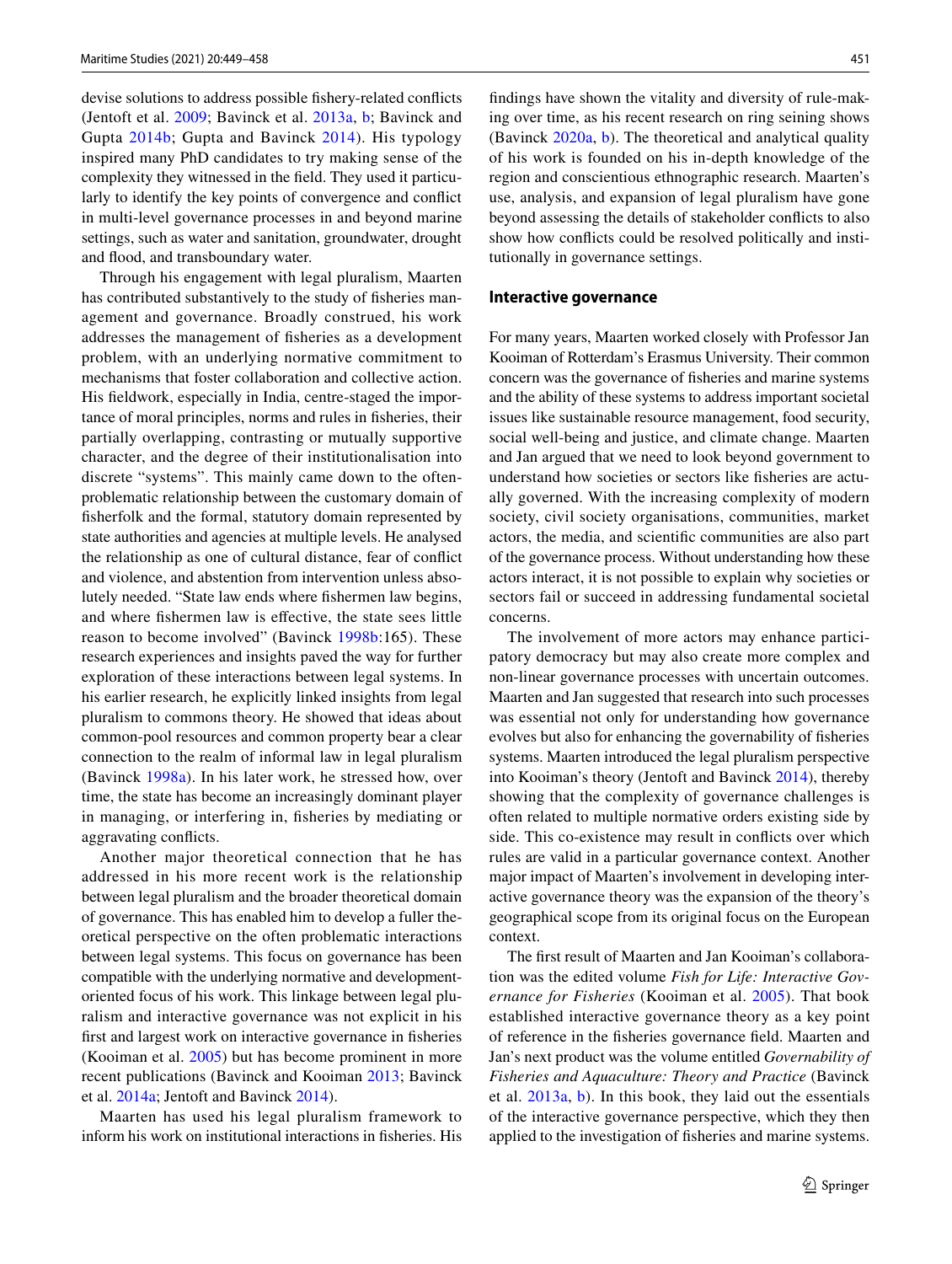They insisted that "[t]he emphasis on interactions constitutes the main innovation of this approach" and argued that "[G]overning interactions are exchanges between actors that contribute to the tackling of societal problems and opportunities" (Bavinck et al. [2013a](#page-9-6), [b:](#page-9-7)11).

Maarten also led the effort to make interactive governance more practical by publishing a handbook (Bavinck et al. [2005](#page-9-14)). The vision for this practitioner's guide grew out of a conviction that governance reform is needed to address the challenges faced by fsheries and that interactive governance offers a useful lens to help identify strengths and gaps within existing fsheries systems. This handbook guides readers through the process of applying interactive governance in fsheries contexts and is more digestible and accessible to policymakers and practitioners than Fish for Life (Kooiman et al. [2005](#page-10-2)). These contributions to interactive governance theory in fsheries can be traced back to the "Fisheries Governance and Food Security Network" (Fish-GovFood) that Maarten coordinated in the early 2000s. The FishGovFood network was the formal context that cemented Jan and Maarten's collaboration around interactive governance and established a broader network of scholars interested in interactive governance in fsheries that continues to be vibrantly active today in new ofshoots. FishGovFood followed an interactive governance perspective in its operations and profoundly infuenced its successor projects on small-scale fsheries, including the PovFish Project (Jentoft and Eide [2011](#page-10-3)) and the Too Big to Ignore (TBTI) and Dried Fish Matters partnerships.

The interactive governance perspective, the primary inspiration for PovFish and TBTI, invites careful wholesystem investigation of the nature and characteristics of all the elements, either already involved or relevant to consider, in the governance process. In this perspective, all elements of governing systems and systems to be governed have a label. When discussing institutions, interactive governance emphasises the connecting role between governance principles articulated at the "metaorder" and actions, decisions and behaviour taken at the "frst-order", or daily management. Institutional arrangements are perceived to be the "second governing order". With a wealth of knowledge and on-the-ground experiences in Indian fsheries, Maarten helped ground the theory. He emphasised the importance of looking at fsheries across the entire value chain, explaining the relevance of including customary institutions in each and every node of the chain for understanding normative and interest-based conficts. He also pointed to the sheer importance of imagination as a key ingredient in fsheries governance: "After all, the very defnition of what constitutes a governance problem or opportunity depends also on the way the future is imagined" (Bavinck and Jentoft [2008](#page-9-15): 41).

As an "open" theory, interactive governance offers scholars the possibility of investigating those aspects of fsheries governance in which they have the most interest. Maarten and his students continue to "unpack" the theory and test it empirically. At the People and the Sea conference in 2017, he organised a special session about interactive governance theory in memory of Jan Kooiman (1930–2016). In addition to refecting on the contributions of interactive governance to social science and to fsheries and aquaculture sustainability, the session also explicitly provided a stage for scholars to discuss some of the challenges raised about the ontological underpinnings, normativity, and applicability of the theory (e.g. Song et al. [2018;](#page-10-4) Scholtens [2016\)](#page-10-5). This preparedness to face and utilise criticism from students and colleagues alike also hints to Maarten's modesty and commitment to continuous theoretical improvement.

Maarten maintains an interest in the intersections of interactive governance and legal pluralism. He is particularly interested in exploring the role of institutions along the fsh chain (Jentoft and Bavinck [2014](#page-9-11)). His multiple applications of interactive governance to examine social justice, poverty, and well-being concerns, as well as conficts in fsheries and aquaculture, have helped to advance and fne-tune interactive governance thinking and continues to do so.

#### **Fisheries conficts**

Ever since his postgraduate research, Maarten has been intrigued by and has written extensively on fsheries conficts. In his frst book (Bavinck [1984](#page-9-0)), he drew on his feldwork carried out in the late 1970s to analyse the historical evolution of the fshing economy in a village in northern Sri Lanka. Having "been intrigued by discussions in Marxist circles" (p. xi), Maarten illustrated how adopting more capital-intensive technologies produced new rural inequalities and, consequently, confict among fshers.

When he returned to academia a decade later, he undertook years of meticulous feldwork to understand intersectoral fsheries confict along the Coromandel Coast of Tamil Nadu, India, due to the mechanisation of fsheries (Bavinck [2001](#page-9-16), [2003](#page-9-17)). He initially attributed these conficts between the mechanised and artisanal sectors to two issues: "First, since they targeted the same species, notably shrimp, a competition for the fsh resource arose …. Second, by fshing in the same waters, trawler fshermen regularly damaged artisanal fshing gear, causing substantial fnancial losses, as well as occasional loss of life" [\(2003;](#page-9-17) 635).

As he continued his feldwork to understand the infammatory tensions between the artisanal and mechanised sectors, he began to advance a more distinct conceptual framework grounded in legal pluralism (Bavinck [2001](#page-9-16), [2005](#page-9-18); Bavinck and Jyotishi [2014;](#page-9-19) Bavinck et al. [2014a\)](#page-9-10). In one of his most cited papers (Bavinck [2005](#page-9-18)), Maarten put forth a theory on "fsheries conficts in the South", in which he expressed dissatisfaction with mainstream understandings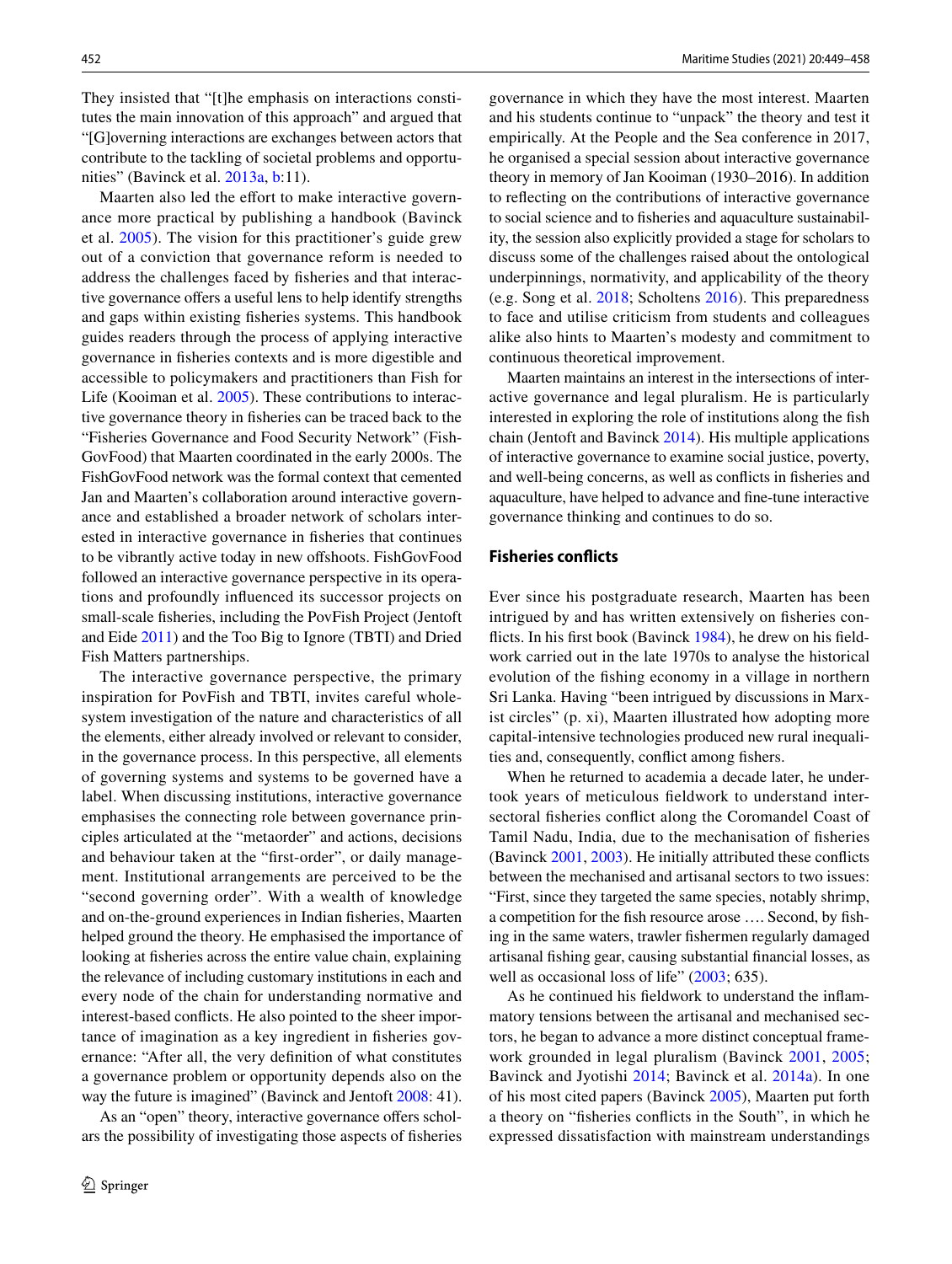of conficts which, he claimed, explained the prevalence of conficts primarily as a matter of contrary economic interests. Maarten demonstrated, in contrast, that conficts often emerge from the adherence of participants to diferent sea tenure systems (Bavinck [2005](#page-9-18)). Fishing conficts, in other words, occur because there is a lack of consensus about norms, rules, and dispute resolution mechanisms as to who should have access to fsheries resources (Bavinck et al. [2014a\)](#page-9-10).

For a proper understanding of confict, it is necessary to specify the character of interests, and their overlaps, more precisely. Second, interests must be connected to the people and the societies of which they are part. Their pursuit is governed by rules and norms that are particular to specific social systems. Conflicts are therefore always about more than interests alone; they connect to dimensions such as law, culture, and social organisation… This is where sea tenure studies, and legal pluralism, provide a possible advance (Bavinck [2005;](#page-9-18) 806).

What Maarten understood as the social embeddedness of conficts led him to build on the work of Rapoport ([1974\)](#page-10-6) to distinguish between endogenous and exogenous conficts. Endogenous conficts are those where the conficting units "are part of a larger system that has its own mechanisms for maintaining a steady-state, which may include mechanisms for controlling or resolving confict" between the respective units (Rapoport [1974:](#page-10-6) 175). Exogenous conficts are between parties that do not belong to a larger institutional system and for which there are no joint mechanisms for control or resolution. Exogenous conficts are challenging to resolve as it is difficult to bring the conflicting parties under one functioning governance mechanism—they pay heed to diferent authorities, norms, and institutions. Maarten has argued that the persistence of the fsheries conficts between artisanal and mechanised fshers in Tamil Nadu, between fshers of Chennai and Andhra Pradesh and between fshers of India and Sri Lanka are indeed all partially attributable to their exogenous character. In his more recent work, he also demonstrates that these exogenous "conficts are now more explosive, of longer duration, and more difficult to resolve than they were before" (Bavinck et al. [2014a](#page-9-10):65) as a result of ocean and coastal grabs (Bavinck et al. [2017](#page-9-20)) that pit fshers against a range of new actors.

Maarten has also endeavoured to understand endogenous confict, especially conficts within artisanal fsheries around the use of particular gears (nets), and how traditional *ur panchayats* have dealt with such conficts. His focus has been mostly on how such traditional institutions operate according to principles of fairness, whether with regard to the jurisdiction of individual fshing villages or the treatment of the aged or women-headed households (Bavinck and Karunaharan [2006\)](#page-9-21). Of particular interest to Maarten have been conficts among competing groups of small-scale fshers, as witnessed by his work on squid-jigging in the Jafna Region (northern Sri Lanka), where the fxed lures set out to attract squids damage the nets of other fshers active in the same area (Bavinck [2015](#page-9-1)). More recently, he has paid similar attention to conficts among small-scale fshing groups over ring seine fshing in Tamil Nadu (Vivekanandan et al. [2019](#page-10-7); Bavinck [2020a](#page-9-12)[, b\)](#page-9-13).

Maarten's transdisciplinary and entrepreneurial approach is highlighted by his work on the protracted transboundary fsheries confict between trawler fshers from Tamil Nadu and small-scale fshers from northern Sri Lanka. Between 2010 and 2015, he led an action research project that brought together fshers, NGOs, media, political representatives, think tanks, universities, and flmmakers from both countries across national, political, and ethnic divides (Stephen et al. [2013](#page-10-8); Scholtens and Bavinck [2018](#page-10-9)). His relentless efforts to understand and address the confict, and commitment to an inclusive process of bottom-up governance, gave rise to both praise and resistence from an incredibly complicated arena of forces. Maarten was convinced that for a solution to this confict to work, it had to be grounded in fshers' notions of what is just and effective. It had to give fishers a substantial say in addressing this confict, and it had to acknowledge the historical struggles and normative convictions of all conficting parties.

A key 2018 paper on "social struggle" (Bavinck et al. [2018\)](#page-9-2) crystallises insights from his engagement with the many fsheries conficts throughout his career. Here, Maarten takes a strong position, articulating what he called the largely ignored reality of struggle that pervades most fshers' livelihoods. He takes issue with the fact that too many researchers tend to side with the concerns of government through attention to issues like the optimal management of a fshery, rather than revealing the increasingly intense and precarious struggles to survive that much of the world's growing fsher population has to endure.

#### **The environment‑development interface**

Maarten's affiliation to the International Development Studies research group at the University of Amsterdam allowed his teaching and research to pay signifcant attention to the environment-development interface. For Maarten, environment and development are intertwined themes that he has often analysed in tandem, focusing on the sometimes tense relationship between the two. From his frst research (Bavinck and van Dijk [1980\)](#page-9-22), he saw "development" as manifesting itself as the evolution of traditional fshing into a modern fsheries industry, resulting in the confictual coexistence of both (Bavinck [2005;](#page-9-18) Bavinck and Johnson [2008](#page-9-23); Menon et al. [2016\)](#page-10-10). Maarten examines the implications of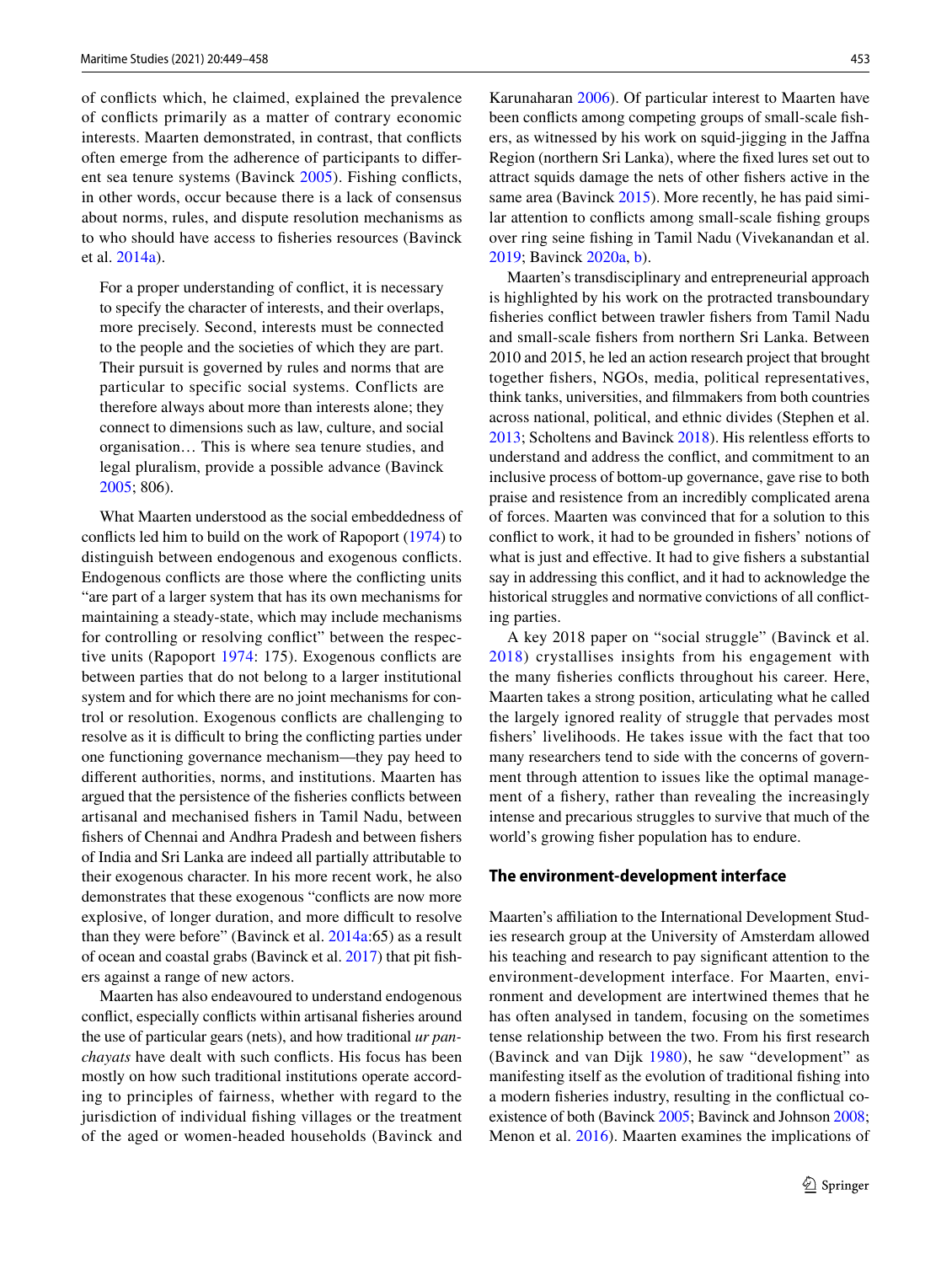such tensions predominantly in terms of fsher livelihoods and well-being (Bavinck [2005](#page-9-18); Eide et al. [2011](#page-9-24); Bavinck et al. [2014a](#page-9-10), [b\)](#page-9-25). He has argued that the development of industrial fshing (e.g. the trawler industry) leads to enclosure and degradation of fshing grounds and the consequent loss of the livelihood base of small-scale fshers (Bavinck [2011](#page-9-26); Menon et al. [2016](#page-10-10); Bavinck et al. [2018\)](#page-9-2). He thereby defnes small-scale fshers as "fshers who use beach-landing craft and passive fshing gear and have a limited range of operation" (Bavinck [2005:](#page-9-18) 806). His work, however, reveals great heterogeneity among small-scale fshers. As detailed in the previous section, this implies that conficts not only occur between small-scale and industrialised fshers but also among small-scale fshers targeting diferent species and using diferent technologies. This again illustrates the plurality emphasised in Maarten's work—not only in terms of legal systems but also in terms of actors and conficts (Bavinck [2005](#page-9-18); Bavinck and Vivekanandan [2011\)](#page-9-27).

Livelihood and well-being concerns also resonate in Maarten's analyses of the implications of marine protected areas (MPAs) and other conservation measures where the tense relationship between environment and development becomes manifest (Bavinck and Vivekanandan [2011;](#page-9-27) Thorpe et al. [2011\)](#page-10-11). The application of the so-called BEG framework—biological-ecological [B], economic-social [E] and governance-management [G]—allowed analysing the implications of MPAs from diferent angles. However, Thorpe et al. [\(2011](#page-10-11)) made clear that scientifc and policy attention to the socio-economic implications of fsher livelihoods signifcantly lags behind other dimensions. The livelihood implications of marine conservation, however, can be considerable. For instance, restrictions on coastal livelihoods in the Gulf of Mannar National Park and Biosphere Reserve MPA particularly affected seasonal fisher migrants, women sea-grass cutters, and harvesters of sea cucumbers (Bavinck and Vivekanandan [2011\)](#page-9-27).

Regarding conservation debates, Maarten is not inclined to black-and-white descriptions of small-scale fshers as the "good guys" versus industrialised fshers as "the bad guys". Pointing at a regulation institutionalised by trawler fshers in Chennai (South India) that restricts mechanised fishing, he argues against authors like McGoodwin ([1990](#page-10-12)), who deny any form of a conservation ethic among trawler fshers (Bavinck [2000\)](#page-9-28). Neither is he inclined to romanticise small-scale fshers or self-governance, as shown in a study of two fsheries cooperatives in the Hambantota District in southern Sri Lanka (Amarasinghe and Bavinck [2011\)](#page-8-0). Due to constraints regarding access to credit, markets, education, and health facilities, these cooperatives prioritised increasing fishing effort for fishers' welfare rather than resource conservation. Hence, the authors warn of the consequences of this choice for long-term sustainability (Amarasinghe and Bavinck [2011\)](#page-8-0). Such analyses again reveal the empirical grounding of Maarten's work and his resistance to taking social categories and their characteristics for granted.

Whereas legal pluralism and interactive governance are the main analytical lenses through which Maarten analyses solutions to governing the interface between environment and development, in more recent work, he has added an inclusive development perspective as well (Bavinck et al. [2015;](#page-9-29) Ros-Tonen et al. [2015;](#page-10-13) Amarasinghe and Bavinck [2017](#page-9-30); Gupta and Bavinck [2017](#page-9-31)). Maarten's initial deliberations on inclusiveness came in a study of regulatory activities by mechanised boat owners in Chennai that led to the exclusion of some from harbour facilities, the market, and the resource base. In that study, he argued that the inclusion of all is illusory where resources and facilities are scarce and sustainability is at stake. He argued that untrammelled inclusion would imply the collapse of the fsheries sector in the long term (Bavinck et al. [2015](#page-9-29)). This argument is reiterated in Gupta and Bavinck ([2017](#page-9-31)): Maarten and his co-author make a stronger case for the need to sometimes exclude to create a scenario of coastal governance that incorporates both social and ecological concerns. Only then, the authors argue, "will coastal strategies be truly inclusive and sustainable in the long-term" (Ibid., p.36).

In summary, Maarten's work on the development-environment interface resonates with the major themes that run as a common thread through his work—legal pluralism, interactive governance, and confict—while adding an inclusive development perspective in his later writings. The latter is also illustrative of his collegiality and proactive eforts to build conceptual bridges between his own work and the larger research group on governance and inclusive development at the University of Amsterdam that he was part of during much of his career.

### **Discussion: forging conceptual and institutional conjunctures for social justice**

Maarten Bavinck's academic work is rooted in his strong commitment to relationships: inter-personal, intellectual, institutional, and applied. In this sense, one could position him as a quintessentially Dutch intellectual, a scholar whose personal and intellectual practice is consistent with the Dutch polder model approach to governance. In the ideal–typical view of this paradigm, collaboration and compromise among societal groups are mobilised through governance processes designed to achieve the greater good. As noted by Jan de Vries ([2014\)](#page-9-32), however, the "balance" of the polder model in The Netherlands required active steering and sufered signifcant periods of sufocating stagnation when that steering broke down or became too difuse. Maarten's contribution lies in his polder model style of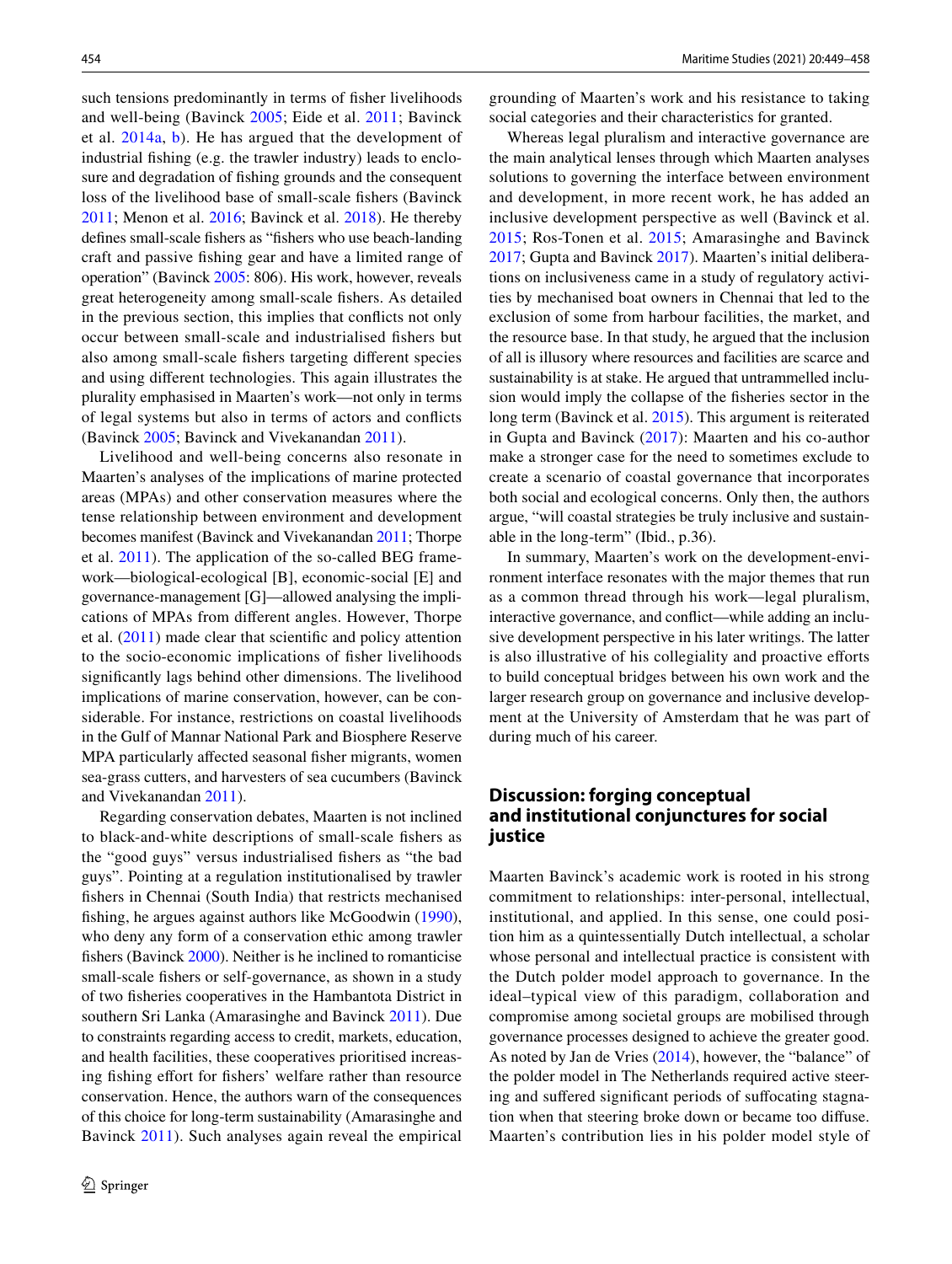optimism about the capacity of human institutions to be forums for building connections, but also in the perennial governance challenge of maintaining those institutions in the face of diverse interests and social confict. Maarten sees the world through a lens of possibility grounded in an ideal of mutual understanding while not denying the reality of forces that always test that hopefulness.

Two areas highlight the relational character of Maarten's work: Maarten as an intellectual and Maarten as a professional bridge builder. Intellectually, Maarten prefers working with middle-range theory (Merton [1967\)](#page-10-14) in that he seeks to temper universalist explanations with empirical contextualisation. For Maarten, the feld and inter-personal relations that he builds there are a constant check on theory. Theory is then a resource that structures interpretation but should not determine it. This middle-ground approach is highly relational as an epistemology: social analysis is always a contingent process, subject to changing conditions and further research encounters. Similarly, at the level of disciplinary commitment, Maarten has been pragmatic. While methodologically, he has a deep commitment to ethnography, as his career progressed, the infuences of development studies and geography on his work became increasingly pronounced.

Maarten's theoretical choices are consistent with this relational worldview. His major theoretical commitments are to legal pluralism and interactive governance, with a more recent exploration of the idea of inclusive development. Each of these perspectives is arguably middle ground in orientation: they provide sets of guiding intellectual tools for understanding human relationships around resources, in the broad sense of the term. These analytical toolkits do not presume a shared universal reality but rather presuppose the context-specifc, constructed nature of human social life. Legal pluralism, for example, is based on the assumption that the rule sets by which humans attempt to order their lives are diverse and often contradictory. That very messiness cannot but spawn variability of experience and, when it comes to the governance of resources, notions of legitimacy, rights, and claims. However, all three of these perspectives are also motivated by the possibility that relationships can be improved for mutual beneft. In legal pluralism and interactive governance, part of this is by simply recognising the legitimacy of non-government institutions and customary law.

A relational efect of Maarten's academic career has also been how his work has helped to create new kinds of intellectual conjunctures. This is evident in the fsheries feld, where the bulk of his work has been conducted. Maarten has been a major player in bringing interactive governance and legal pluralism into the analysis of fsheries. But also beyond the concepts and theories that we highlighted in the frst sections of this paper, he has fostered new conceptual connections, typically through collaborative work. Examples include his work in which he combined the themes of community conservation and coastal grabbing (Bavinck et al. [2017\)](#page-9-20); fsheries and job satisfaction (Pollnac et al. [2012\)](#page-10-15); mega-engineering and ocean fsheries (Bavinck [2011](#page-9-26)), selfgovernance, and well-being (e.g. Bavinck and Vivekanandan [2017\)](#page-9-33); fsheries and poverty analysis (Bavinck [2014,](#page-9-34) [2011](#page-9-26)); coastal adaptation and inclusive development (Gupta and Bavinck [2017\)](#page-9-31); legal pluralism and transition theory (Bavinck [2020a](#page-9-12), [b](#page-9-13)); marine protected areas and well-being analysis (Thorpe et al. [2011\)](#page-10-11); reconciling human rights and customary law (Jentoft and Bavinck [2019](#page-10-16)); the production of coastal risk and bureaucracies (Colenbrander and Bavinck [2017\)](#page-9-35); cooperatives and resilience (Amarasinghe and Bavinck [20111](#page-9-30), [2017](#page-9-30)); and tribal confict and land alienation (Bavinck and Jyotishi [2014\)](#page-9-19).

Maarten's pragmatic approach to theory has also been challenged. Stirrat [\(2018](#page-10-17)), for example, charges that Maarten is insufficiently attentive to relations of power and that he overly systematises legal pluralism by using binary schemes of categorisation. Focusing on the transboundary fsheries confict between India and Sri Lanka, Stirrat argued that seeing this confict as one between diferent legal systems is "dangerously anodyne, efectively marginalising issues of power both political and economic", and provides "a thin veneer of legitimacy to claims invoking 'tradition' 'custom' and 'identity'" (ibid: 61).

Stirrat's observations have merit and connect to critiques that such a systemic approach to legal pluralism and governance would fail to adequately capture the struggles over resources in terms of the structural constraints for societal actors related to capitalism, class, or the political economy of power. However, they fall short by not positioning these characteristics of Maarten's work within his larger enterprise. Maarten's work is not power insensitive; indeed, it would be fair to characterise his primary motivation as an efort to strengthen and further the struggle for justice and progressive redistribution at sea (Bavinck et al. [2018](#page-9-2)). His proposed means, however, rest on a liberal and incrementalist notion of progress through bridge-building from within rather than an endorsement of more radical or legalistic approaches to social change. In two of his more recent articles (Bavinck et al. [2018;](#page-9-2) Bavinck and Verrips [2020\)](#page-9-36), Maarten's work proposes to put confict and struggle—including the confrontation of power diferentials—at the heart of the marine social science research agenda. But instead of assuming that the powers that be are always bent on reproducing their interest at all costs, this approach would rather insist on the possibility of achieving social justice through an iterative series of compromises that allow for mutual understanding and good governance (McGoodwin [2007](#page-10-18):592). Maarten would prefer to also acknowledge and engage histories and social realities of the "perpetrators" for example, the Indian trawlers in the case of the Palk Bay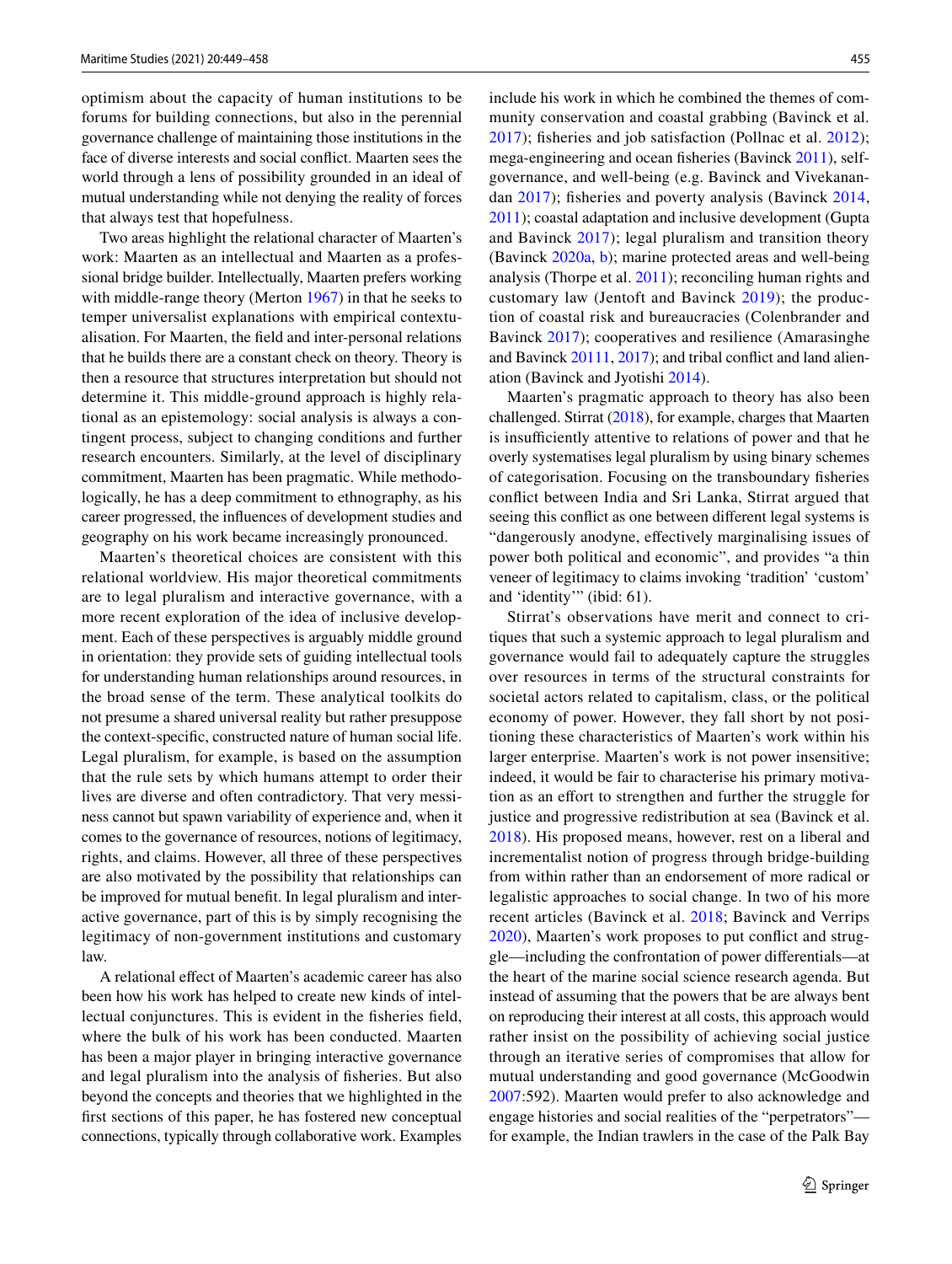confict—rather than proposing a full confrontation with their illegal practices or relying entirely on the state's legal apparatus to pursue justice.

Through his feldwork, Maarten has tried to connect with and learn from the people he studied. His feldwork practice emphasises the importance of experiencing the circumstances in which people live, taking sufficient time to understand what is of concern to the people he is studying, and not shying away from dirt, discomfort, or long beach walks in the burning sun for days on end, sleeping under trees or a shed if a bed is not available. To his students, he always emphasised the need to explore the thick weave of social relations defned by, and defning, people's life chances. In his classes, he consistently taught students to ground themselves empirically and open up their gaze to exploring the daily realities of living communities, rather than being preoccupied by theory in and of itself. By visiting his students in the feld and doing feldwork together, he reinforced the value of rigorous feldwork for understanding specifc circumstances and making appropriate methodological choices. Maarten's anthropological roots come through in his commitment to careful and empathetic feld research.

Maarten has always aimed to be more than a distant theorist and a passive observer of the injustices around him, and the walls of academia have rarely bounded his scholarship. His ambition was, and still is, to make a diference in the lives of the poor and marginalised fsherfolk so close to his heart. He sought to root his research, often through engagement with non-academic partners, in practical governance and development problems. In doing so, Maarten often walked the tight rope between making the world of fsheries governable while not oversimplifying the complexity and chaos that characterise this industry.

His efforts have paid off in terms of his engagement with global governance forums, such as his current leadership role in the International Collective in Support of Fishworkers. Another major international institution-building achievement of Maarten's was his presidency of the International Association for Legal Pluralism from 2008 to 2015. Two recent research projects he led between 2010 and 2020 (REINCORPFISH and Fish4Food) are also examples of his collaborative and transdisciplinary approach. These two projects entailed broad-based international collaborationsthat explicitly combined intensive research with academic and non-academic partners to identify drivers of a certain problem area, with subsequent efforts to improve governance arrangements. Such interventions ranged from facilitating transboundary dialogues between conficting Indian and Sri Lankan fshers, bringing in strategic media attention to push issues on the political agenda, to the organisation of a pilot with low-tech tools to test fsh for possible chemical adulteration.

Perhaps Maarten's most important practical achievement is the success he has made out of the Centre for Maritime Research (MARE). MARE is a testament to Maarten's institution-building vision and his skill as a relationship builder. In the 20 years since 2000, Maarten has developed MARE as an organisation with a solid European base and a global reputation with fagship activities that are recognised as providing leadership in the coastal, maritime, and fsheries social science arena. The People and the Sea conference series, the journal Maritime Studies, and the MARE Publication Series have positioned MARE as a global network organisation and resulted in research projects, contributions to global policy deliberations, and support for the training of numerous postgraduate students and early-career scientists. In recent years, he has also established the Centre for Sustainable Development Studies at the University of Amsterdam in an efort to mainstream the environment-development interface throughout the university.

In sum, there is a seamless continuity between Maarten's intellectual interests and his personal relational practices. That consistency in building relations is indicative of his optimism about, and commitment to, working with others and "walking the talk". In this sense, Maarten is a social scientist par excellence: he thrives on collaborating with others, but he also has the vision and skill to translate his capacity for connecting with others to building larger institutions around the substantive areas and ethical commitments that are his passion.

#### **Declarations**

**Competing interests** The authors declare no competing interests.

**Open Access** This article is licensed under a Creative Commons Attribution 4.0 International License, which permits use, sharing, adaptation, distribution and reproduction in any medium or format, as long as you give appropriate credit to the original author(s) and the source, provide a link to the Creative Commons licence, and indicate if changes were made. The images or other third party material in this article are included in the article's Creative Commons licence, unless indicated otherwise in a credit line to the material. If material is not included in the article's Creative Commons licence and your intended use is not permitted by statutory regulation or exceeds the permitted use, you will need to obtain permission directly from the copyright holder. To view a copy of this licence, visit<http://creativecommons.org/licenses/by/4.0/>.

#### **References**

<span id="page-8-0"></span>Amarasinghe, O., and M. Bavinck. 2011. Building resilience: fsheries cooperatives in southern Sri Lanka. In *Poverty mosaics: realities and prospects in small-scale fsheries*, ed. S. Jentoft, A. Eide, et al. Springer: Dordrecht.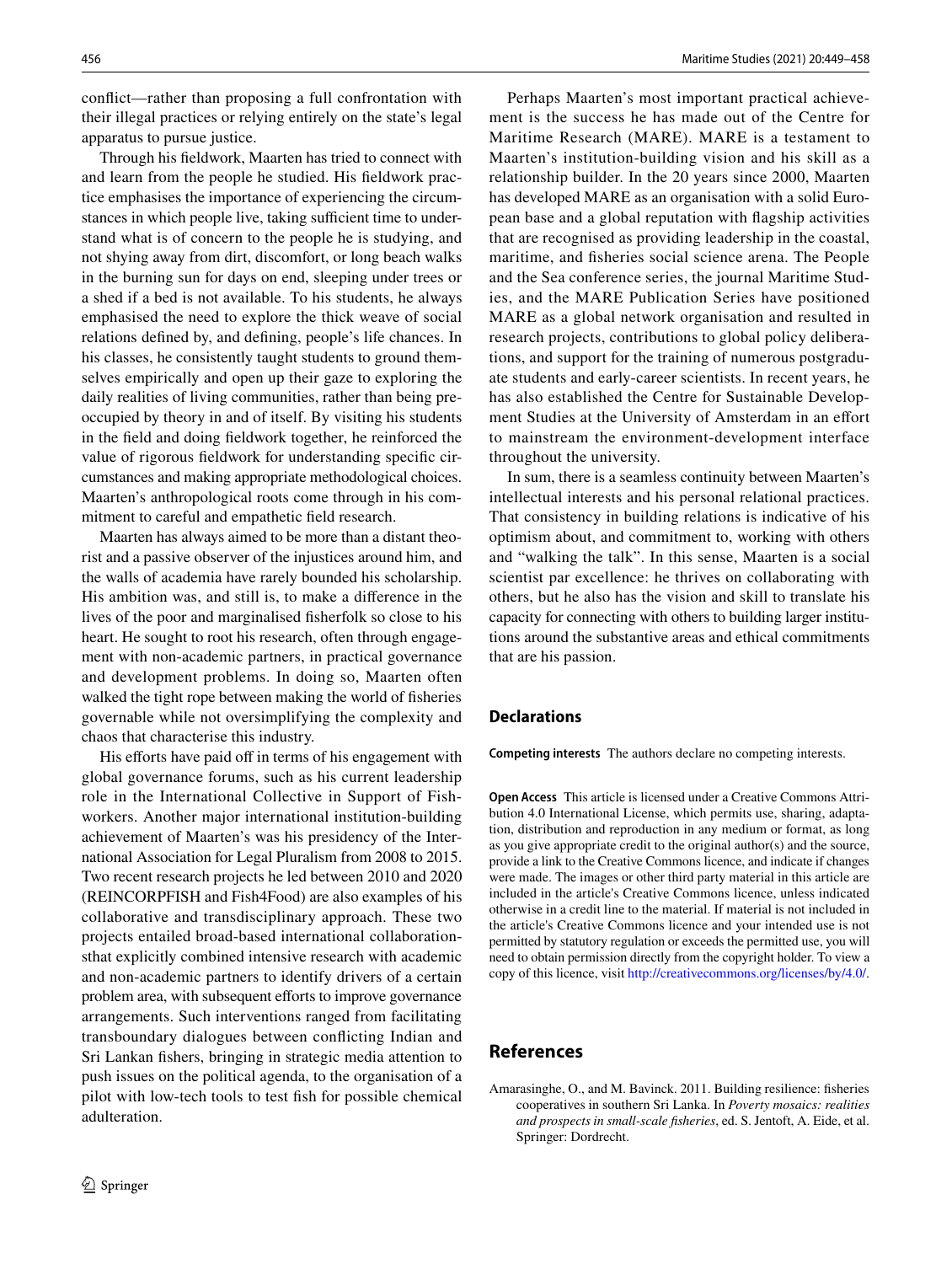- <span id="page-9-30"></span>Amarasinghe, O., and M. Bavinck. 2017. Furthering the implementation of the small-scale fsheries guidelines: strengthening fsheries cooperatives in Sri Lanka. In *the small-scale fsheries guidelines*, ed. S. Jentoft, R. Chuenpagdee, and N. Franz. Springer: Dordrecht.
- <span id="page-9-0"></span>Bavinck, M. 1984. *Small fry: The economy of petty fshermen in northern Sri Lanka*. Amsterdam: Free University Press.
- <span id="page-9-3"></span>Bavinck, M. 1998a. *One sea, three contenders: legal pluralism in the inshore fsheries of the Coromandel Coast, India*. PhD thesis, University of Amsterdam.
- <span id="page-9-4"></span>Bavinck, M. 1998b. "A matter of maintaining peace" state accommodation to subordinate legal systems: The case of fsheries along the Coromandel Coast of Tamil Nadu, India. *The Journal of Legal Pluralism and Unofficial Law* 30 (40): 151-170.
- <span id="page-9-28"></span>Bavinck, M. 2000. Trawler fshers and the maintenance of social boundaries in Chennai, South India. 12. IASCP Conference, May 31<sup>st</sup> 2000.
- <span id="page-9-16"></span>Bavinck, M. 2001. *Marine resource management: confict and regulation in the fsheries of the Coromandel Coast*. Sage Publications.
- <span id="page-9-17"></span>Bavinck, M. 2003. The spatially splintered state: Myths and realities in the regulation of marine fsheries in Tamil Nadu, India. *Development and Change* 34 (4): 633–657.
- <span id="page-9-18"></span>Bavinck, M. 2005. Understanding fsheries conficts in the south - a legal pluralist perspective. *Society and Natural Resources* 18: 805–820.
- <span id="page-9-26"></span>Bavinck, M. 2011. The megaengineering of ocean fsheries: A century of expansion and rapidly closing frontiers. In *Engineering Earth*, 257–273. Dordrecht: Springer.
- <span id="page-9-34"></span>Bavinck, M. 2014. Investigating poverty through the lens of riches– Immigration and segregation in Indian capture fsheries. *Development Policy Review* 32 (1), 33–52.
- <span id="page-9-1"></span>Bavinck, M. 2015. Fishing rights in post-war Sri Lanka: results of a longitudinal village enquiry in the Jafna region. *Maritime Studies* 14 (1): 1.
- <span id="page-9-12"></span>Bavinck, M. 2020a. The troubled ascent of a marine ring seine fshery in Tamil Nadu. *Economic and Political Weekly* 55 (14): 36–43.
- <span id="page-9-13"></span>Bavinck, M. 2020b. Implications of legal pluralism for socio-technical transition studies–scrutinizing the ascendancy of the ring seine fishery in India. *The Journal of Legal Pluralism and Unofficial Law* 52 (2): 134–153.
- Bavinck, M., and J. Gupta. 2014a. Editorial overview: Legal pluralism, governance and aquatic resources. *Current Opinion in Environmental Sustainability* 11: v–vi.
- <span id="page-9-5"></span>Bavinck, M., and J. Gupta. 2014b. Legal pluralism in aquatic regimes: A challenge for governance. *Current Opinion in Environmental Sustainability* 11: 78–86.
- <span id="page-9-15"></span>Bavinck and Jentoft. 2008. Imagining the future. *Samudra Report,* No 51. Available at: [https://www.icsf.net/en/samudra/article/EN/51-](https://www.icsf.net/en/samudra/article/EN/51-3247-Imagining-the-F.html) [3247-Imagining-the-F.html](https://www.icsf.net/en/samudra/article/EN/51-3247-Imagining-the-F.html).
- Bavinck, M., and S. Jentoft. 2014. Interactive governance for sustainable fsheries: Dealing with legal pluralism. *Current Opinion in Environmental Sustainability* 11: 71–77.
- <span id="page-9-23"></span>Bavinck, M. and D. Johnson. 2008. Handling the legacy of the Blue Revolution in India—social justice and small-scale fsheries in a negative growth scenario. *American Fisheries Society Symposium*.
- <span id="page-9-19"></span>Bavinck, M., and A. Jyotishi, eds. 2014. *Confict, negotiations and natural resource management: a legal pluralism perspective from India*. Routledge.
- <span id="page-9-21"></span>Bavinck, M., and K. Karunaharan. 2006. A history of nets and bans: restrictions on technical innovation along the Coromandel Coast of India. *Maritime Studies–MAST* 5 (1): 45–59.
- <span id="page-9-9"></span>Bavinck, M., and J. Kooiman. 2013. Applying the governability concept in fsheries – explorations from South Asia. In *Governability of fsheries and aquaculture. MARE Publication Series*, vol. 7,

ed. M. Bavinck, R. Chuenpagdee, S. Jentoft, and J. Kooiman. Dordrecht: Springer.

- <span id="page-9-22"></span>Bavinck, M., and F. van Dijk. 1980. *The transformation of a fshing economy: The case of Kadalur, Sri Lanka*, 112. Amsterdam: Vrije Universiteit.
- <span id="page-9-36"></span>Bavinck, M., and J. Verrips. 2020. Manifesto for the marine social sciences. *Maritime Studies* 19 (2): 121–123.
- <span id="page-9-27"></span>Bavinck, M., and V. Vivekanandan. 2011. Conservation, confict and the governance of fsher well-being: Analysis of the establishment of the Gulf of Mannar National Park and Biosphere Reserve. *Environmental Management* 47 (4): 593–602.
- <span id="page-9-33"></span>Bavinck, M., and V. Vivekanandan. 2017. Qualities of self-governance and wellbeing in the fshing communities of northern Tamil Nadu, India-the role of Pattinavar ur panchayats. *Maritime Studies* 16  $(1): 1-19.$
- <span id="page-9-14"></span>Bavinck, M., R. Chuenpagdee, M. Diallo, P. van der Heijden, J. Kooiman, R. Mahon, and S. Williams. 2005. *Interactive fsheries governance*. Delft: Eburon Publishers.
- <span id="page-9-6"></span>Bavinck, M., R. Chuenpagdee, S. Jentoft, and J. Kooiman, eds. 2013a. *Governability of fsheries and aquaculture: theory and applications* , vol. 7. Netherlands: Springer.
- <span id="page-9-7"></span>Bavinck, M., D. Johnson, O. Amarasinghe, J. Rubinoff, S. Southwold, and K.T. Thomson. 2013b. From indiference to mutual support–a comparative analysis of legal pluralism in the governing of South Asian fsheries. *The European Journal of Development Research* 25 (4): 621–640.
- <span id="page-9-10"></span>Bavinck, M., M. Sowman, and A. Menon. 2014a. Theorizing participatory governance in contexts of legal pluralism - a conceptual reconnaissance of fshing conficts and their resolution. In C*onficts over natural resources in the global south: conceptual approaches,* eds. Bavinck, M., Pellegrini, L, Mostert, E, pp. 147–165.
- <span id="page-9-25"></span>Bavinck, M., L. Pellegrini, and E. Mostert. 2014b. *Conficts over natural resources in the Global South: conceptual approaches*.
- <span id="page-9-29"></span>Bavinck, M., S. Karuppiah, and S. Jentoft. 2015. Contesting inclusiveness: The anxieties of mechanised fshers over social boundaries in Chennai, South India. *European Journal of Development Research* 27 (4): 589–605.
- <span id="page-9-20"></span>Bavinck, M., F. Berkes, A. Charles, A.C.E. Dias, N. Doubleday, P. Nayak, and M. Sowman. 2017. The impact of coastal grabbing on community conservation–a global reconnaissance. *Maritime Studies* 16 (1): 8.
- <span id="page-9-2"></span>Bavinck, M., S. Jentoft, and J. Scholtens. 2018. Fisheries as social struggle: A reinvigorated social science research agenda. *Marine Policy* 94: 46–52.
- <span id="page-9-35"></span>Colenbrander, D., Bavinck, M. 2017. Exploring the role of bureaucracy in the production of coastal risks, City of Cape Town, South Africa. *Ocean & coastal management* 150: 5–50.
- <span id="page-9-32"></span>De Vries, J. 2014. The Netherlands and the polder model: questioning the polder model concept. *BMGN Low Countries Historical Review* 129(1): 99.<https://doi.org/10.18352/bmgn-lchr.9449>.
- <span id="page-9-24"></span>Eide, A., M. Bavinck, and J. Raakjær. 2011. Avoiding poverty: distributing wealth in fsheries. In *Poverty mosaics: realities and prospects in small-scale fsheries*, ed. Eide, et al. Dordrecht: Springer.
- <span id="page-9-8"></span>Gupta, J., and M. Bavinck. 2014. Towards an elaborated theory of legal pluralism and aquatic resources. *Current Opinion in Environmental Sustainability* 11: 86–93.
- <span id="page-9-31"></span>Gupta, J., and M. Bavinck. 2017. Inclusive development and coastal adaptiveness. *Ocean and Coastal Management* 136: 29–37.
- Jentoft, S. 2014. Walking the talk: Implementing the international voluntary guidelines for securing sustainable small-scale fsheries. *Maritime Studies* 13 (1): 16.
- <span id="page-9-11"></span>Jentoft, S., and M. Bavinck. 2014. Interactive governance for sustainable fsheries: Dealing with legal pluralism. *Current Opinion in Environmental Sustainability* 11: 71–77.